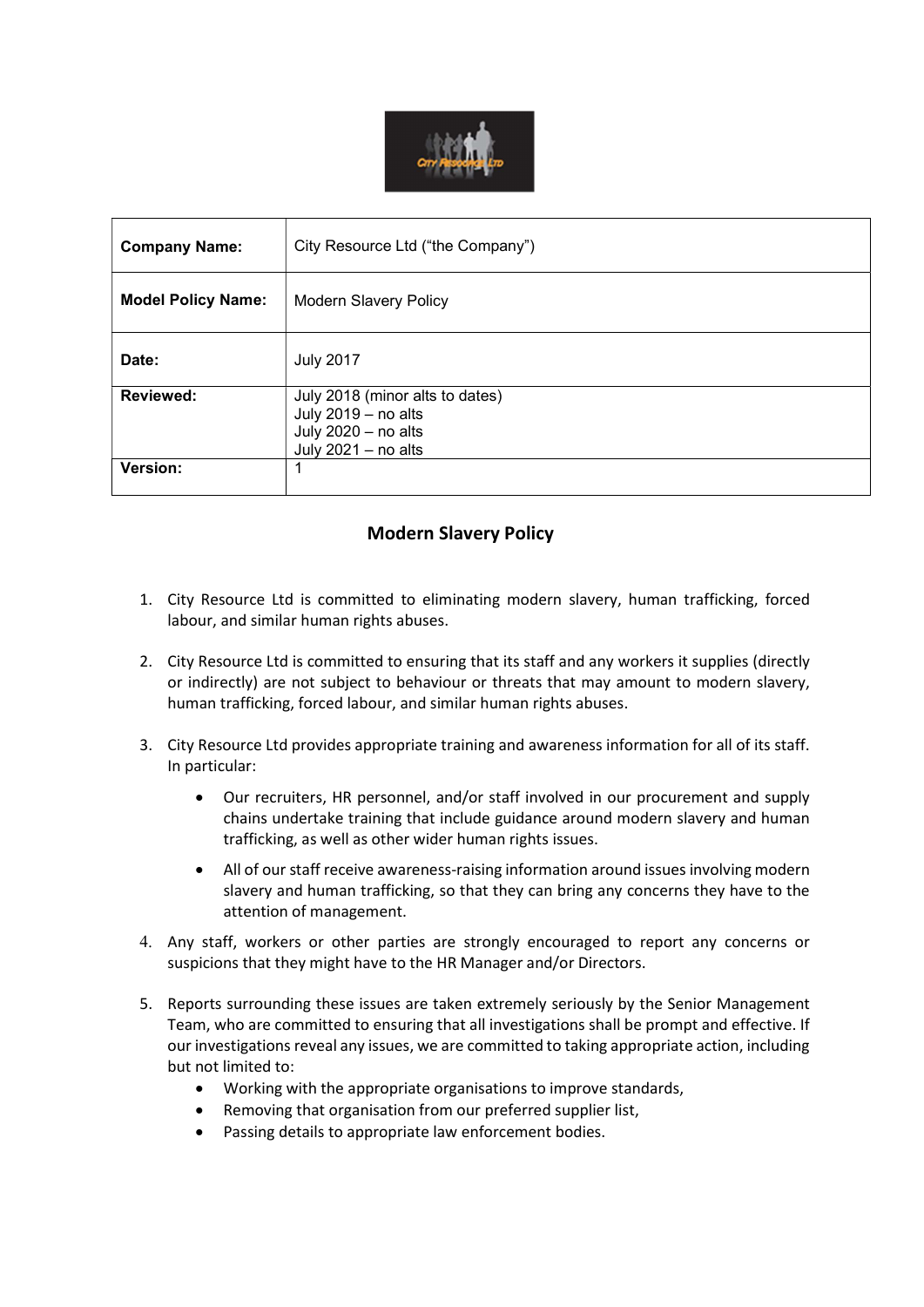- 6. We regularly monitor our risks in this area through the use of relevant key performance indicators, including:
	- The percentage of suppliers who sign up to an appropriate code / provide their own modern slavery statements,
	- The effectiveness of enforcement against suppliers who breach policies,
	- The amount of time spent on audits, re-audits, spot checks, and related due diligence, and
	- The level of modern slavery training and awareness amongst our staff.
- 7. As part of our efforts in this area, we publish a modern slavery statement on an annual basis.
- 8. We would also recommend reading this in conjunction with our other policies, including our:
	- Ethical procurement policy,
	- Anti-bribery / corruption policy, and
	- Whistle-blowing policy.

This policy was reviewed on 31<sup>st</sup> July 2021 and was agreed by our Senior Management Team. It is reviewed annually.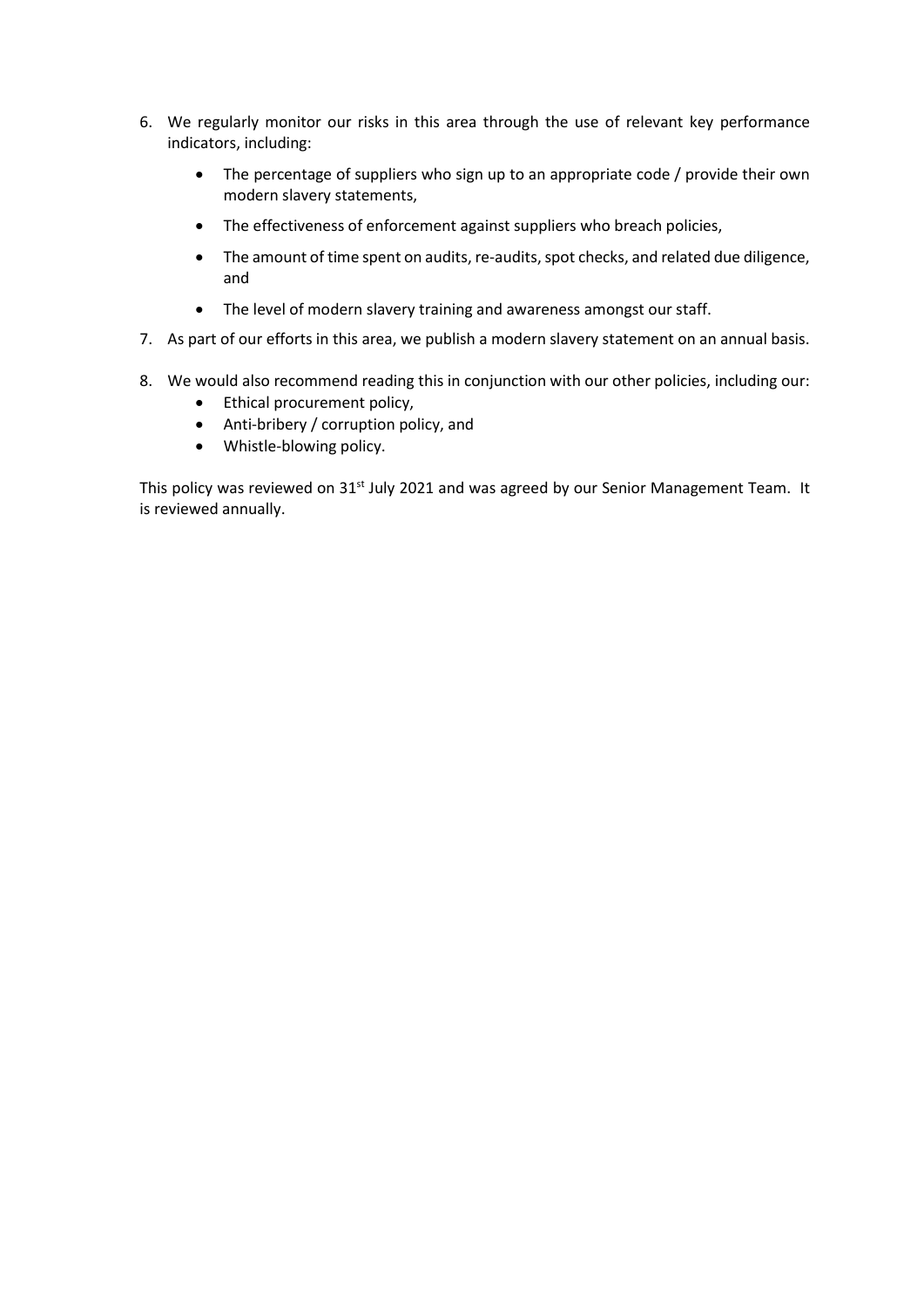

### Modern Slavery Statement

This statement is made as part of City Resource Ltd's commitment to eliminating the exploitation of people under the Modern Slavery Act 2015 (the Act). It summarises how City Resource Ltd operates, the policies and processes in place to minimise the possibility of any problems, any risks we have identified and how we monitor them, and how we train our staff.

This statement is published in accordance with section 54 of the Act, and relates to the financial year December 2018 to November 2019. It was approved Senior Management Team on 31st July 2021.

Jeannette Elrick

Business, Finance & HR Manager

## 1 Our Business

City Resource Ltd is a limited company operating in the recruitment sector. We supply temporary workers in the Industrial and Driving sectors.

City Resource Ltd is an independent business.

#### 1.1 Who we work with

All of the hirers that we work with, and all of the work-seekers we provide, are known to and identified by our staff. All of the temporary workers we supply are identified by our staff. Some of these work-seekers operate through their own limited companies. Some of our workseekers are supplied via other businesses, who facilitate providing them to the eventual hiring company.

The hiring companies that we work with are located in East Anglia and the East Midlands. The work-seekers / workers we supply live in East Anglia and the East Midlands.

#### 1.2 Other relationships

As part of our business, we also work with the following organisations:

 the Recruitment and Employment Confederation (www.rec.uk.com) and the Institute of Recruitment Professionals (www.rec-irp.uk.com)

### 2 Our Policies

City Resource Ltd has a modern slavery policy available at www.cityresourceltd.co.uk.

In addition, City Resource Ltd has the following policies which incorporate ethical standards for our staff.

- Anti-bribery and Corruption Policy
- **•** Ethical Trading Policy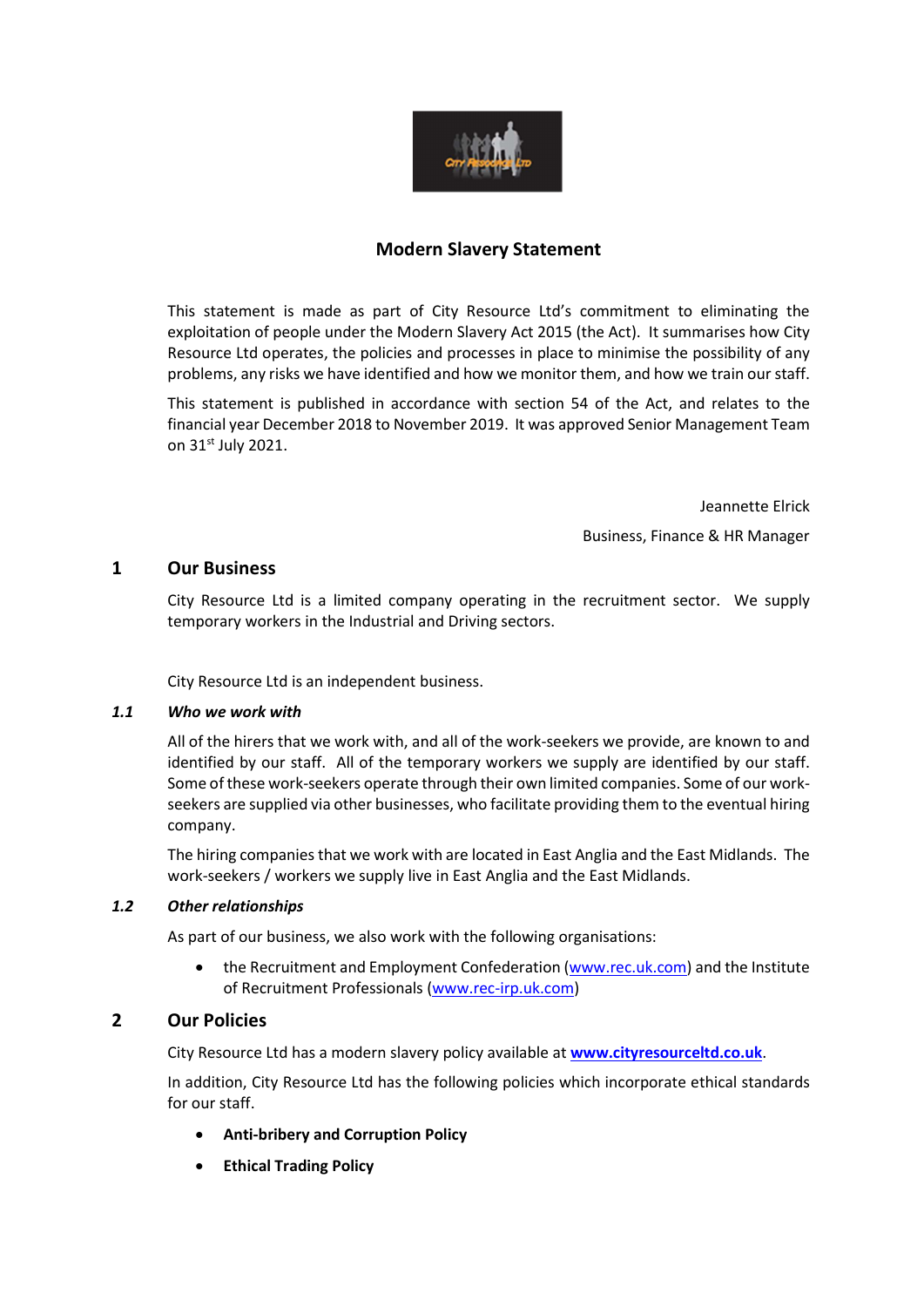#### Whistle Blowing Policy

#### 2.1 Policy development and review

City Resource Ltd's policies are established by our Senior Management Team, based on advice from HR professionals, industry best practice and legal advice, and in consultation with the Recruitment & Employment Confederation. We review our policies annually, or as needed to adapt to changes.

### 3 Our Processes for Managing Risk

In order to assess the risk of modern slavery, we use the following processes with our suppliers:

- When engaging with suppliers, we ask for evidence of their processes and policies, including commitments around modern slavery, human trafficking, forced labour, human rights, and whistle-blowing.
- We review the potential for risk at regular intervals, including the possibility of reauditing a supplier or conducting spot checks.

After due consideration, we have not identified any significant risks of modern slavery, forced labour, or human trafficking in our supply chain. However, we continue to be alert to the potential for problems.

Additionally, we have taken the following steps to minimise the possibility of any problems:

- We reserve the right to conduct spot-checks of the businesses who supply us, in order to investigate any complaints.
- We require the businesses we work with to address modern slavery concerns in their policies.
- We collaborate with our suppliers in order to improve standards and transparency across our supply chain.
- Only senior members of staff who have undergone appropriate training for assessing modern slavery risks in the supply chain are authorised to sign contracts and establish commercial relationships in any area where we have identified the potential for risk.
- We ensure that all of our suppliers are members of appropriate industry bodies and working groups.
- We work with the GLAA, REC and Immigration Department in order to combat the risk of modern slavery and human trafficking.

Our staff are encouraged to bring any concerns they have to the attention of management.

### 4 Our Performance

As part of monitoring the performance of City Resource Ltd, we track the following general key performance indicators:

- Regular internal audits for Post Codes and Addresses
- Regular internal audits to ensure that each worker has their own bank account

Based on the potential risks we have identified, we have also established the following key performance indicators, which are regularly assessed by Senior Management Team: